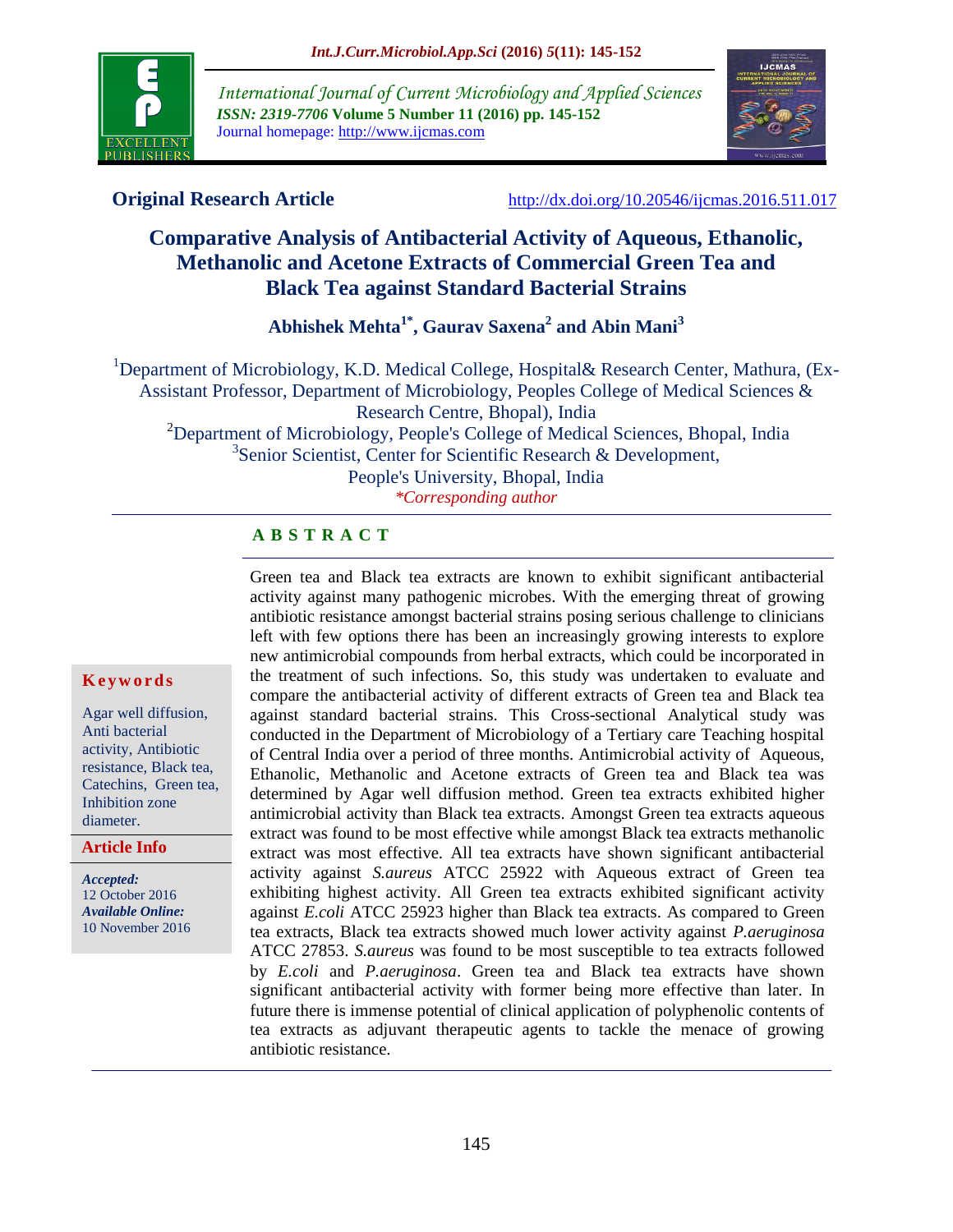## **Introduction**

Tea prepared from the leaves of the plant *Camellia sinensis* is very well known as the most widely consumed beverage in the world. Green tea and Black tea are the two main types of tea products. Tea extracts from both types exhibit significant antibacterial activity against many pathogenic microbes mainly attributed to the polyphenolic fractions esp. Catechins which primarily include Epigallocatechin-gallate (EGCG), Epigallocatechin (EGC), Epicatechin gallate (ECG) and Epicatechin(EC) (Mbuthia *et al*., 2014; Archana *et al*., 2011; Radji *et al*., 2013).

There is an emerging threat to public health due to growing antibiotic resistance amongst bacterial pathogens triggered by malpractices involving excessive, inappropriate and injudicious use of antibiotics. To combat the emergence and spread of multi drug resistant pathogens there is a growing need to explore newer antimicrobial compounds particularly from herbal extracts which could be incorporated as adjuvant therapeutic agents in the treatment of such life threatening infections (Mbuthia *et al*., 2014). In India very few comparative studies are conducted to evaluate antibacterial property of various tea extracts. Keeping this in mind we had undertaken this cross sectional analytical study involving comparative evaluation of antibacterial activity of aqueous, ethanolic, methanolic and acetone extracts of Commercial Green tea and Black tea against Standard (ATCC) bacterial strains.

## **Materials and Methods**

This cross sectional Analytical study was conducted in the Dept. of Microbiology of a Tertiary care Teaching Hospital of Central India from August 2015 to October 2015.

The comparative evaluation of antibacterial activity of Aqueous, Ethanolic, Methanolic and Acetone extracts of Commercial Green Tea and Black Dust Tea was done against three Standard (ATCC) bacterial strains:

1)*Staphylococcus aureus* ATCC 25923 2)*Escherichia coli* ATCC 25922 3)*Pseudomonas aeruginosa* ATCC 27853 By Agar well Diffusion method.

**Preparation of Tea extracts by Cold extraction method:** (Archana *et al*., 2011; Kumar *et al*., 2012)

Dried leaves of Green tea plant *Camellia sinensis* (Goodricke Barnesbeg Darjeeling Green tea) and Black tea procured from local vendor and pulverized to coarse powder.

Both forms are processed separately by Cold Extraction method.

1)Aqueous Extract: 10gms. Of the tea powder was soaked in 100ml.of sterile distilled water for 2consecutive days with intermittent shaking at room temperature. After maceration it was strained through a sterile muslin cloth and finally filtered through sterile Whatman No.1 filter paper.The filtrates were then concentrated under reduced pressure using Rotary Vaccum Evaporator (Equitron-Roteva) at  $40^{\circ}$ C. The Concentrate (semisolid paste) was then allowed to dry at room temperature under aseptic conditions. The dried crude extract was stored in sterile air tight labelled bottles at  $4^0C$  until use.

2)Solvent Extracts (Ethanolic / Methanolic /Acetone Extracts): 10Gms.of the tea powder soaked separately in 100ml of 95% Ethanol, 70% Methanol and 100% Acetone and allowed to macerate at room temperature for 5days with occasional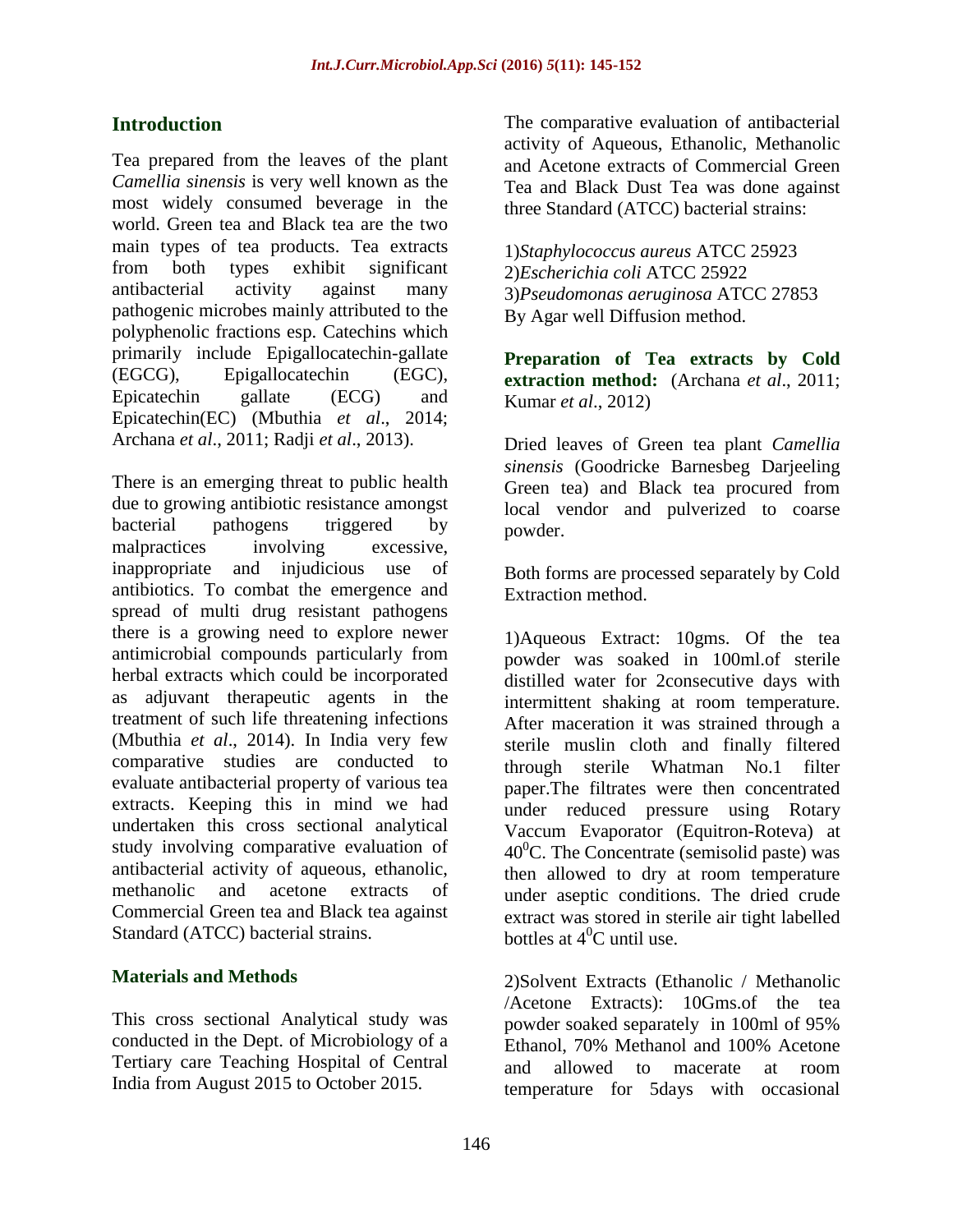shaking. Then, strained through sterile muslin cloth and finally filtered through sterile Whatman No.1 filter paper. The filtrates were then concentrated under reduced pressure using Rotary Vaccum Evaporator at  $40^{\circ}$ C.The solvents are completely removed by evaporation to yield dried extract powder stored separately in sterile, airtight labeled bottles at  $4^{0}C$  until use.

**Antibacterial Activity Test** (Mbuthia *et al*., 2014; Archana *et al*., 2011; Tariq *et al*., 2013)

The dry powder of each crude extract is weighed on digital balance and dissolved in 0.1% DMSO (Dimethyl Sulfoxide) separately to prepare 5 concentrations of each extract(200,100,50,25,12.5 mg/ml) and stored in sterile labelled aliquots in freezer tray. The antibacterial activity of different concentrations of Aqueous, methanolic, ethanolic and Acetone extracts each of both Commercial green tea and Black tea is assessed separately by Agar Well Diffusion method against Standard bacterial strains (*E.coli* ATCC 25922, *S.aureus* ATCC 25923 and *P.aeruginosa* ATCC 27853).

Test organisms are subcultured in sterile peptone water, turbidity matching 0.5 Mac Farland standard and inoculated on Muller Hinton Agar plates so as to achieve a uniform lawn culture. Six wells(5wells at the periphery and one at the centre) of 6mm.diameter each were aseptically punched on MHA plates using sterile Cork borer keeping a uniform minimum distance of 30mm between adjacent wells. The five wells at the periphery were loaded with 50µl.each of the specific tea extract at different concentrations .Central well is loaded with 50 µl of DMSO serves as Negative control.

After 24hrs of incubation in air at  $37^{\circ}$ C, the plates were taken out and observed for appearance of Zones of inhibition around the wells. The antibacterial activity of the crude tea extracts at different concentrations is evaluated by measuring Zone size diameter in mm.

### **Results and Discussion**

This study was undertaken to evaluate and compare the antibacterial activity of different extracts of Green tea and Black tea against Standard ATCC bacterial strains by Agar well diffusion method.

The assessment of the antibacterial activity of different extracts in this study was based on measurement of diameter of Zones of inhibition formed around the charged wells as depicted in Tables 1,2 ; Figures 1,2  $\&$ Pictures 1,2,3.

*S.aureus* was found to be most susceptible to tea extracts followed by *E.coli* and *P.aeruginosa*

Amongst all tea extracts tested the Aqueous extract of Green tea has shown the highest antimicrobial activity against *S.aureus* ATCC 25922.

But all other extracts of Green tea has also shown a significant and modest antibacterial activity against *S.aureus* except Methanolic extract which exhibited poor or absent activity at lower concentrations.

As compared to Aqueous extract of Green tea, all black tea extracts has shown lower but still significant antimicrobial activity except at lower concentrations.

While assessing the antimicrobial activity of Green tea extracts against *E.coli* ATCC 25923 we found that all the four Green tea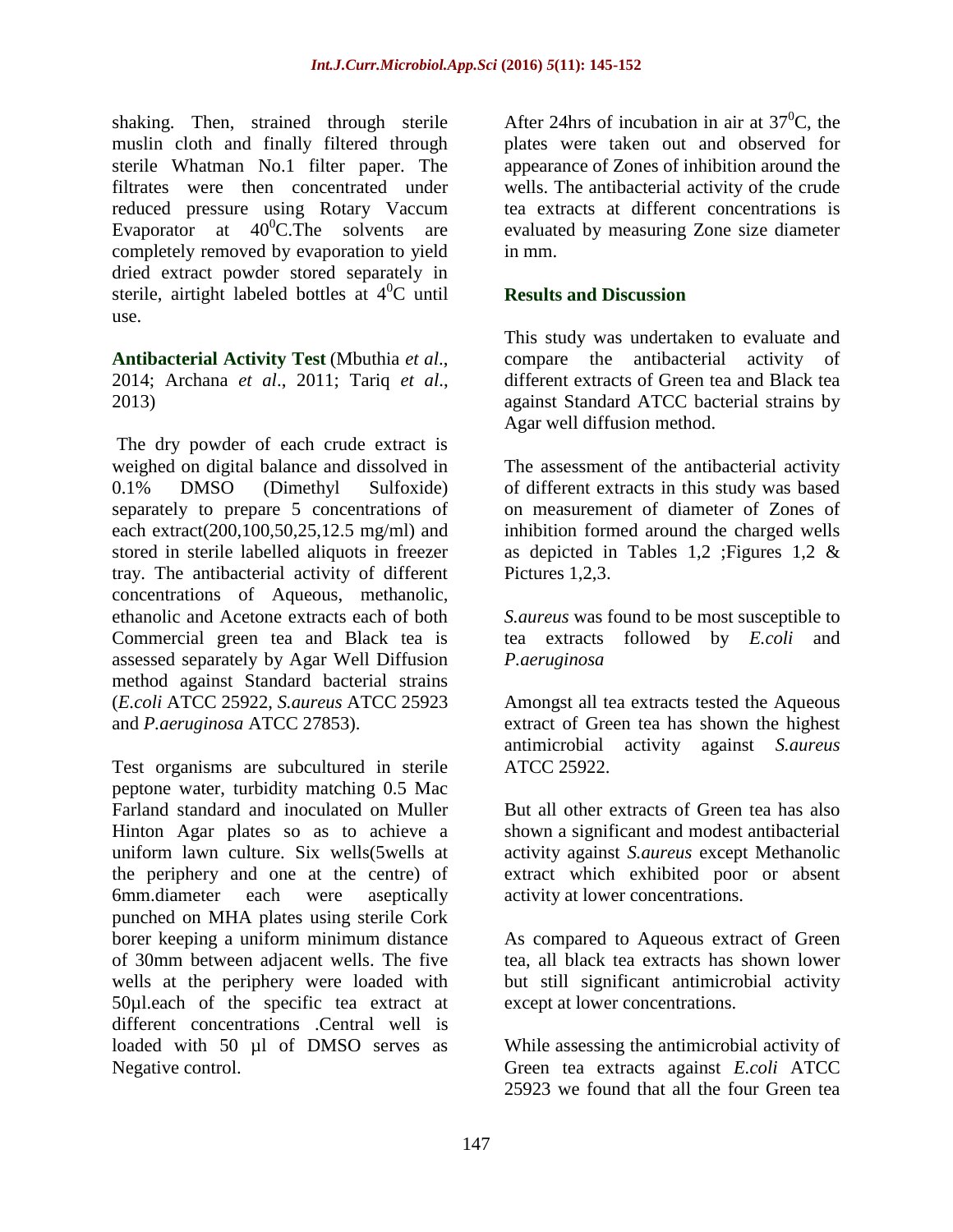extracts exhibited almost equal and significant activity at respective concentrations. But solvent extracts have shown poor or absent activity at low concentration of 12.5mg/ml.

As compared to Green tea extracts, Black tea extracts exhibited lower antimicrobial activity against *E.coli*. Amongst all extracts of black tea, Methanolic extracts showed highest antimicrobial activity at higher concentrations. All extracts of Black tea exhibited poor or absent activity at lower concentrations.

While examining the antibacterial activity of Green tea extracts against *P.aeruginosa* ATCC 27853, Aqueous extract exhibited highest antimicrobial activity followed by methanolic, ethanolic and acetone extracts. Acetone extract showing poor or no activity at lower concentrations.

As compared to Green tea extracts,Black tea extracts exhibited much lower antimicrobial activity against *P.aeruginosa*. Methanolic extracts showed highest antimicrobial activity. Rest of the extracts showing poor or no activity at lower concentrations.

### **Discussion**

It is clearly evident from this study that all the four extracts of Green tea and Black tea do exhibit remarkable antibacterial activity which vary with the type of extract, its concentration and also with the target bacterial strain.

The antibacterial property of tea extracts is mainly attributed to their polyphenolic components mainly the simple isoflavanoids (Catechins) (Mbuthia *et al*., 2014; Radji *et al*., 2013; Kumar *et al*., 2012). The primary difference between Green tea and Black tea lies in their processing. Black tea is prepared by a postharvest auto-oxidation (fermentation)

catalyzed by polyphenol oxidase. While in case of Green tea leaves are not subjected to fermentation but instead steamed after drying to inactivate the polyphenol oxidase enzyme. The variation in polyphenolic composition of different tea products is due to this difference in processing. During Black tea processing the auto-oxidation of tea leaves convert catechins to more complex Theaflavins(TFs) and Thearubigins(TRs) (Koech *et al*., 2013; Hamilton Miller *et al*., 1995; Hossain *et al*.,2014).

That is why Green teas has significantly higher Catechin content than black teas. This explains for the higher antimicrobial activity of Green tea extracts as compared to Black tea extracts.

As shown by this study *S.aureus* is much more susceptible to tea extracts as compared to *E.coli* and *P.aeruginosa*. This is due to much greater binding of negatively charged EGCG to the positively charged lipid bilayer constituent of cell membrane of Gram positive bacteria. The bactericidal effect of EGCG is attributed to membrane perturbation (Koech *et al*., 2013; Hossain *et al*., 2014).

Apart from catechins the other tea flavanols like Quercitin, Kaempferol and Myricetin were also found to have antibacterial activity against Gram positive bacteria at varying concentrations. Quercitin exhibits remarkable activity against *S.aureus* even higher than EGCG (Hamilton Miller *et al*., 1995).

Amongst 4000 bioactive compounds present in leaves of the plant *Camellia sinensis* there are around 100 compounds which have been found to have antimicrobial activity against bacterial pathogens to varying extents at different concentrations.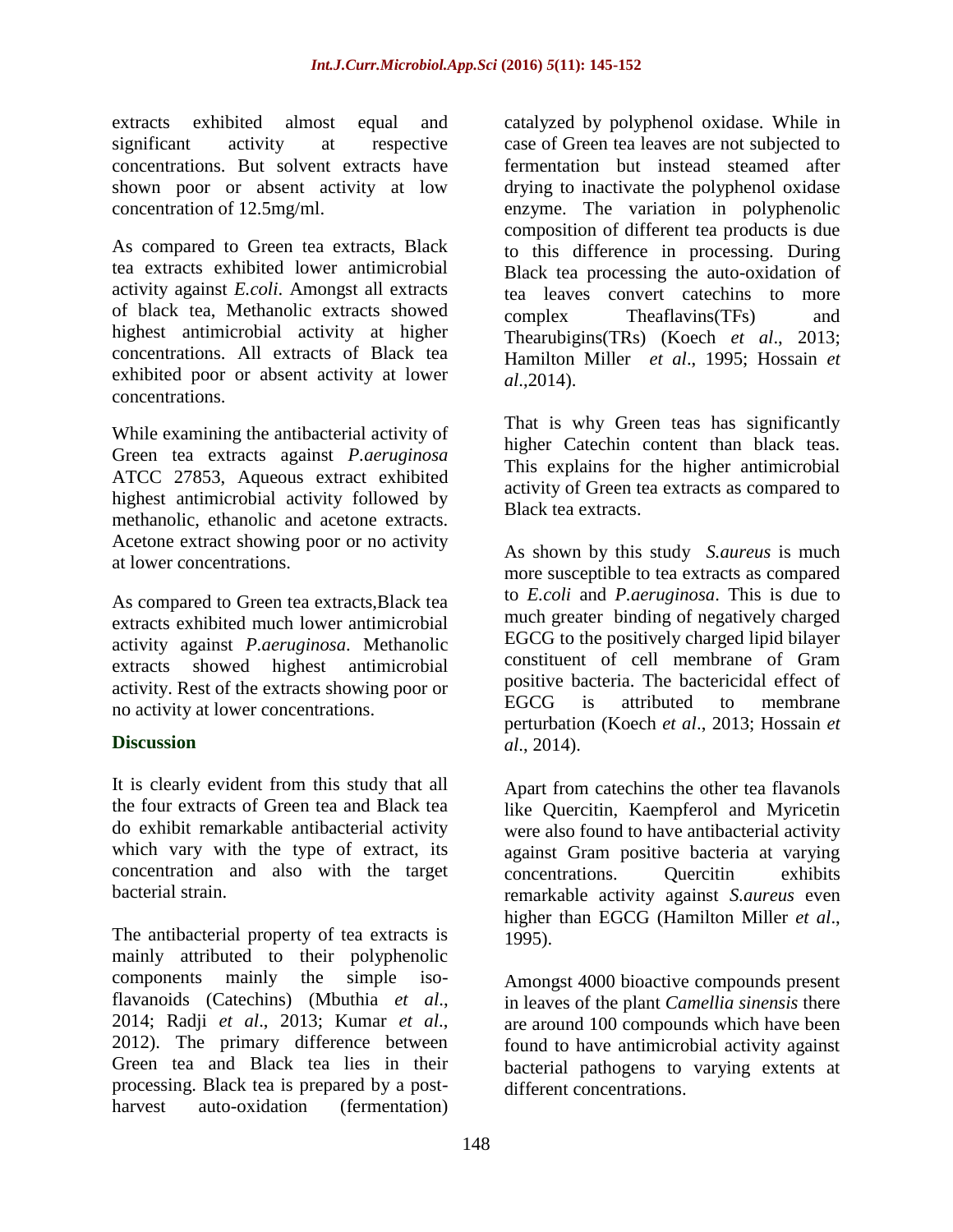Amongst these compounds the antimicrobial activity of tea extracts is mainly attributed to catechins particularly EGCG and ECG. The concentration of these catechins in tea extracts varies not only with the type of tea (Green tea, Black tea, White tea, purple tea,

Olong tea, Kombucha tea) determined by difference in their post harvest processing but also varies with the method of extraction process involved in preparing tea extracts (Cold extraction/Hot extraction, Aqueous extraction/Solvent extraction).

#### **Table.1** Antibacterial activity of Green tea extracts against Standard Bacterial strains

|         |                              | Zone Size Diameter in mm. |          |                  |                  |                |                  |                   |                |                  |                 |          |                  |
|---------|------------------------------|---------------------------|----------|------------------|------------------|----------------|------------------|-------------------|----------------|------------------|-----------------|----------|------------------|
|         | <b>GT</b><br><b>Extracts</b> | <b>Aqueous</b>            |          |                  | <b>Ethanolic</b> |                |                  | <b>Methanolic</b> |                |                  | Acetone         |          |                  |
| $S$ .No | Concn.<br>(mg/ml)            | S.aureus                  | E.coli   | P.aerugi<br>nosa | <i>S.aureus</i>  | E.coli         | P.aerugi<br>nosa | S.aureus          | E.coli         | P.aerugi<br>nosa | <b>S.aureus</b> | E.coli   | P.aerugi<br>nosa |
| 1)      | 200                          | 26                        | 20       | 22               | 20               | 20             | 17               | 17                | 20             | 19               | 20              | 20       | 15               |
| 2)      | 100                          | 24                        | 17       | 20               | 18               | 16             | 15               | 12                | 17             | 17               | 18              | 15       | 12               |
| 3)      | 50                           | 15                        | 14       | 15               | 17               | 13             | 14               | 10                | 15             | 15               | 15              | 12       | 10               |
| 4)      | 25                           | 14                        | 12       | 15               | 13               | 10             | 12               | $\overline{0}$    | 10             | 12               | 12              | 10       | 8                |
| 5)      | 12.5                         | 10                        | 10       | 10               | 10               | 8              | 8                | $\theta$          | 8              | 8                | 8               | $\theta$ | $\overline{0}$   |
| 6)      | Neg.<br>Control              | $\overline{0}$            | $\theta$ | $\overline{0}$   | $\overline{0}$   | $\overline{0}$ | $\theta$         | $\overline{0}$    | $\overline{0}$ | $\overline{0}$   | $\overline{0}$  | $\theta$ | $\overline{0}$   |

#### **Table.2** Antibacterial activity of Black tea extracts against Standard Bacterial strains

|         |                             | <b>Zone Size Diameter in mm.</b> |          |                |                  |                |                  |                   |                |                |                |          |              |
|---------|-----------------------------|----------------------------------|----------|----------------|------------------|----------------|------------------|-------------------|----------------|----------------|----------------|----------|--------------|
|         | <b>GT</b><br><b>Extract</b> | <b>Aqueous</b>                   |          |                | <b>Ethanolic</b> |                |                  | <b>Methanolic</b> |                |                | <b>Acetone</b> |          |              |
| $S$ .No | Concn.<br>(mg/ml)           | S.aureus                         | E.coli   | P.aeruginosa   | S.aureus         | E.coli         | P.aeruginosa     | S.aureus          | E.coli         | P.aeruginosa   | S., aureus     | E.coli   | P.aeruginosa |
| 1)      | 200                         | 20                               | 13       | 10             | 17               | 15             | 13               | 20                | 17             | 15             | 16             | 14       | 12           |
| 2)      | 100                         | 18                               | 12       | 10             | 15               | 14             | 11               | 17                | 15             | 12             | 15             | 12       | 12           |
| 3)      | 50                          | 14                               | 10       | 8              | 12               | 11             | 8                | 15                | 10             | 10             | 12             | 10       | 10           |
| 4)      | 25                          | 10                               | 8        | $\overline{0}$ | 10               | 9              | $\overline{0}$   | 12                | 8              | 9              | 11             | 8        | 8            |
| 5)      | 12.5                        | 8                                | $\Omega$ | $\overline{0}$ | 8                | $\overline{0}$ | $\Omega$         | 10                | 7              | 8              | 9              | 8        | $\theta$     |
| 6)      | Neg.C                       | $\Omega$                         | $\theta$ | $\overline{0}$ | $\theta$         | $\overline{0}$ | $\boldsymbol{0}$ | $\Omega$          | $\overline{0}$ | $\overline{0}$ | $\overline{0}$ | $\Omega$ | $\theta$     |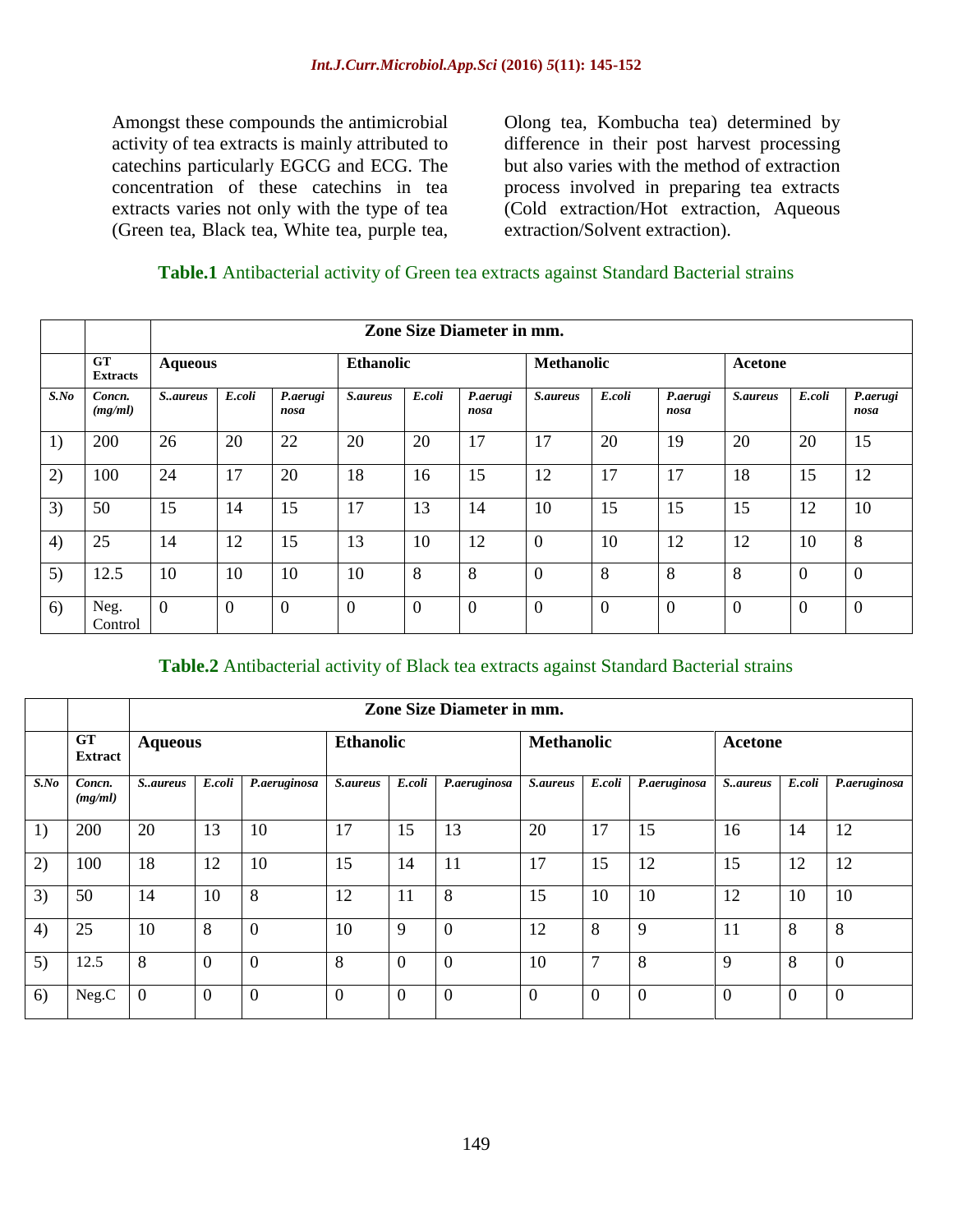





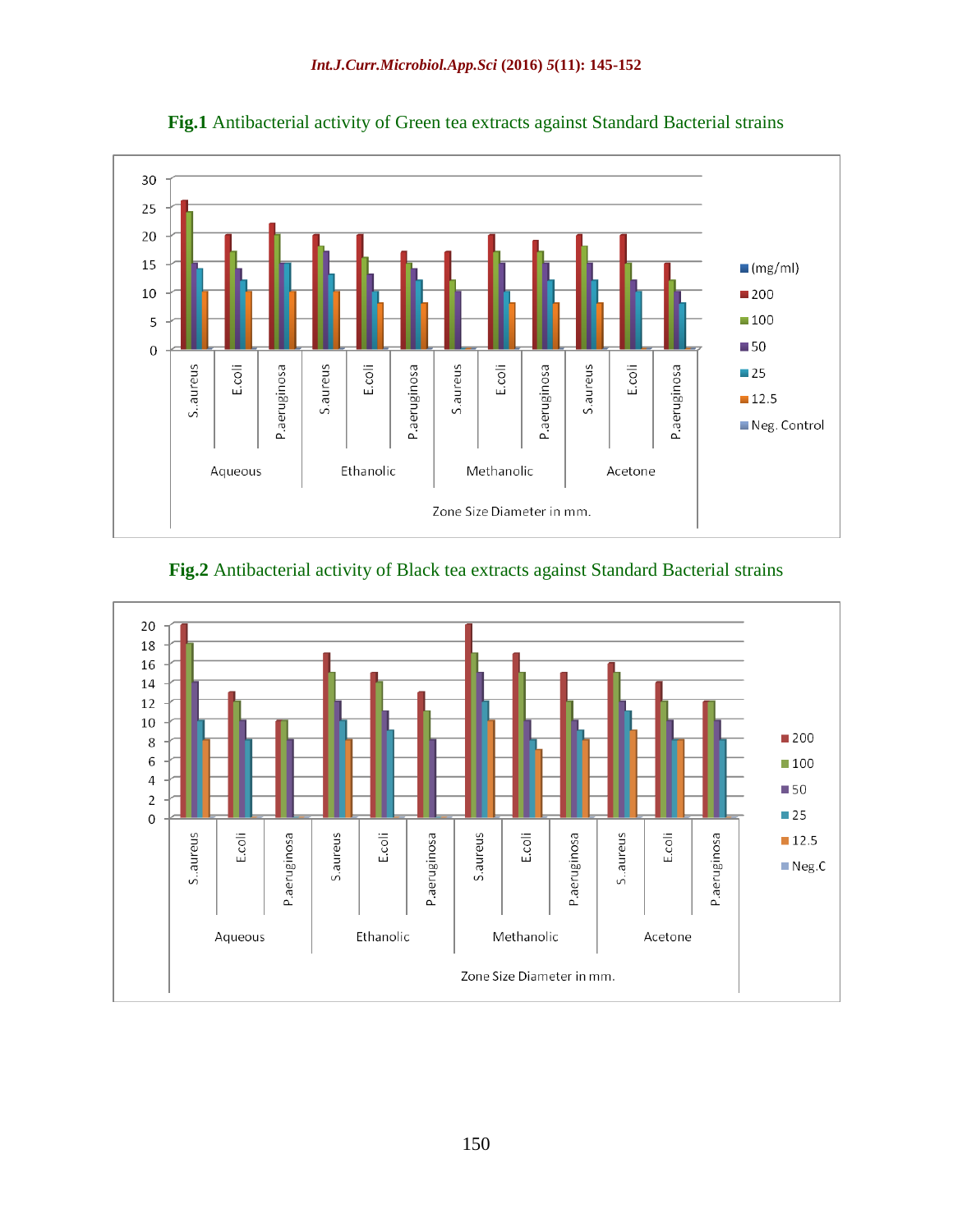

**Photo.1** Antibacterial activity of Green tea extracts against *P.aeruginosa* ATCC 27853

**Photo.2** Antibacterial activity of Black-tea extracts against *P.aeruginosa* ATCC 27853



So, there is immense scope of research in this field for the exploration of newer bioactive compounds exhibiting antimicrobial activity in tea extracts and designing and improvising new better techniques of processing the tea products for the efficient extraction of such compounds which could be incorporated in near future as adjuvant therapeutic agents in the treatment of multi drug resistant infections in community as well as in hospital settings.

In conclusion, this study like many other in-

vitro studies conducted throughout the world had proved, reconfirmed and consolidated the fact that tea extracts do have significant antimicrobial activity at varying concentrations against different bacterial pathogens. This study in addition had also shown that this antibacterial activity is dependent not only on the type of the tea product but also on different processing techniques involved in preparing tea extracts which determines the concentration of polyphenols particularly catechins responsible for this activity.